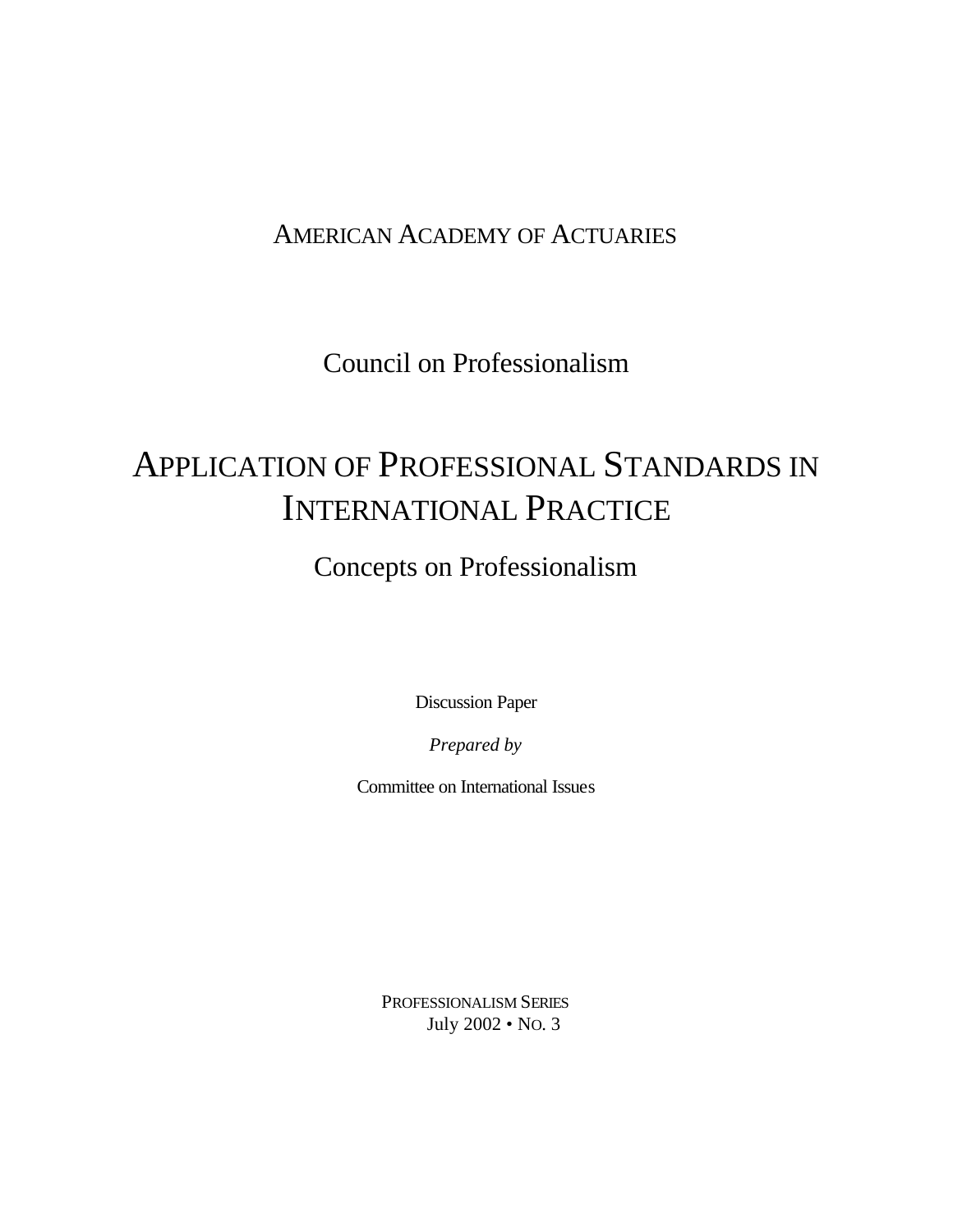# TABLE OF CONTENTS

| Preface                                                     |    |
|-------------------------------------------------------------|----|
| <b>Background</b>                                           | 2  |
| Defining 'International Practice''                          | 3  |
| The Code of Professional Conduct and International Practice | 5. |
| Compliance with Local Law                                   |    |
| Compliance with Local Actuarial Standards of Practice       | 9  |
| Cross-Border Discipline                                     |    |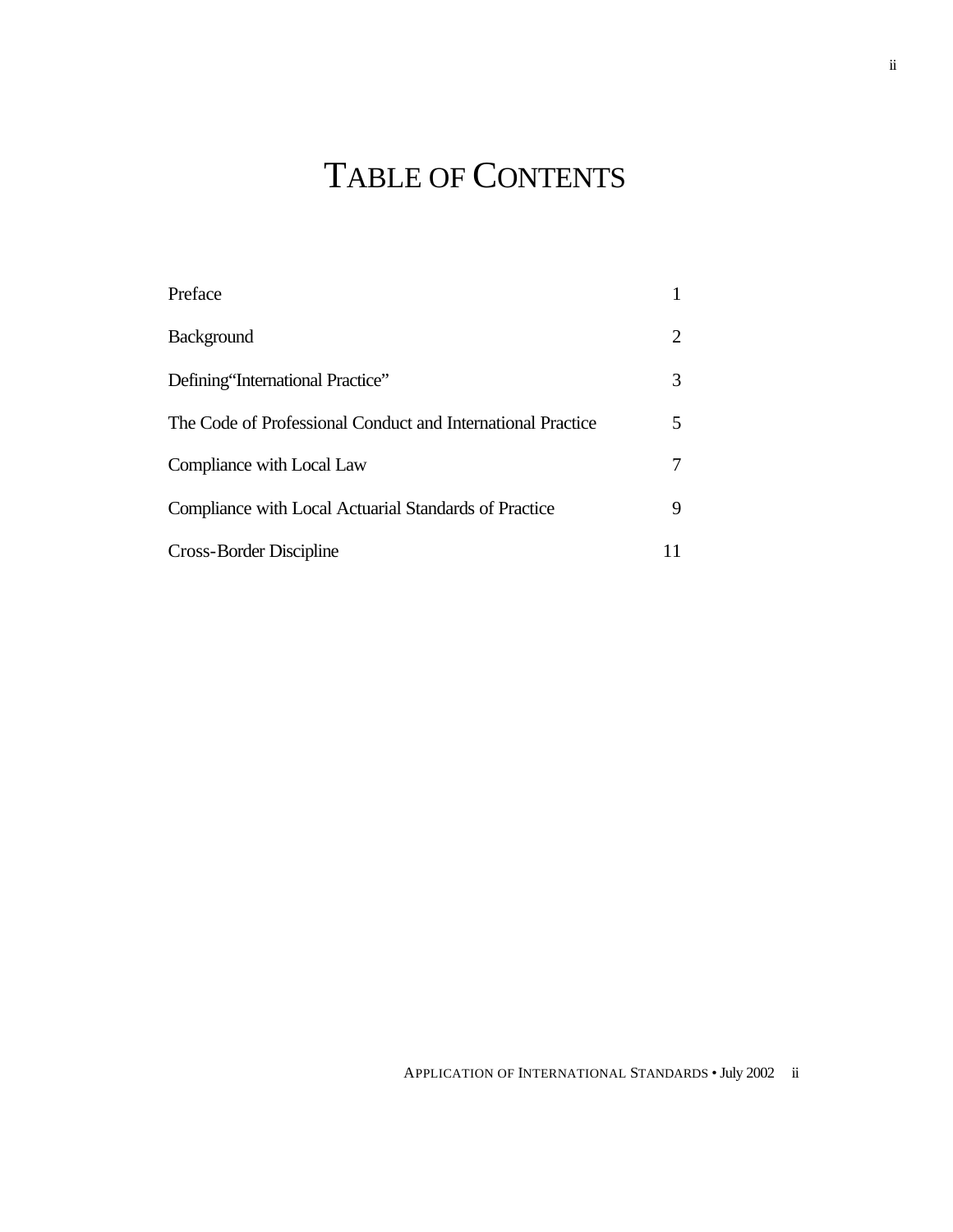## PREFACE

 $T_{\text{his discussion paper was developed by}}$ the Committee on International Issues of the American Academy of Actuaries for discretionary use by actuaries. Its purpose is to assist actuaries in applying professional standards of conduct, practice, and qualification when practicing internationally. This paper was not promulgated by the Actuarial Standards Board and is not binding upon any actuary. No affirmative obligation is intended to be imposed on any actuary by this paper, nor should such an obligation be inferred from any of the ideas expressed or suggestions made herein.

In considering and addressing the interests of the various parties who use their work products, actuaries should be guided by the Code of Professional Conduct. To the extent any conflict exists or could be implied between this paper and the Code of Professional Conduct, the Code should prevail.

Members are encouraged to share their comments on this paper with the Committee on International Issues to facilitate improvement in any future releases on this topic. Comments can be submitted to [paper@actuary.org.](mailto:paper@actuary.org)



#### July 2002

*The Committee on International Issues presents these ideas with the expectation that they will be both useful and thought-provoking and will enhance members' consideration of the professionalism aspects of international practice. Ultimately, it is the Code of Professional Conduct that governs members' responsibilities in this area. However, the ideas and suggestions offered in this paper are intended to assist actuaries in applying the Code of Professional Conduct to their individual situations. The committee believes that expanded discussion of the concepts and suggestions offered in this paper will benefit the profession.*

#### COMMITTEE ON INTERNATIONAL ISSUES

Curtis E. Huntington, *Chairperson*

 Vincent Amoroso David G. Hartman Leroy A. Boison, Jr. Daniel J. McCarthy Sam Gutterman

Robert A. Anker W. James MacGinnitie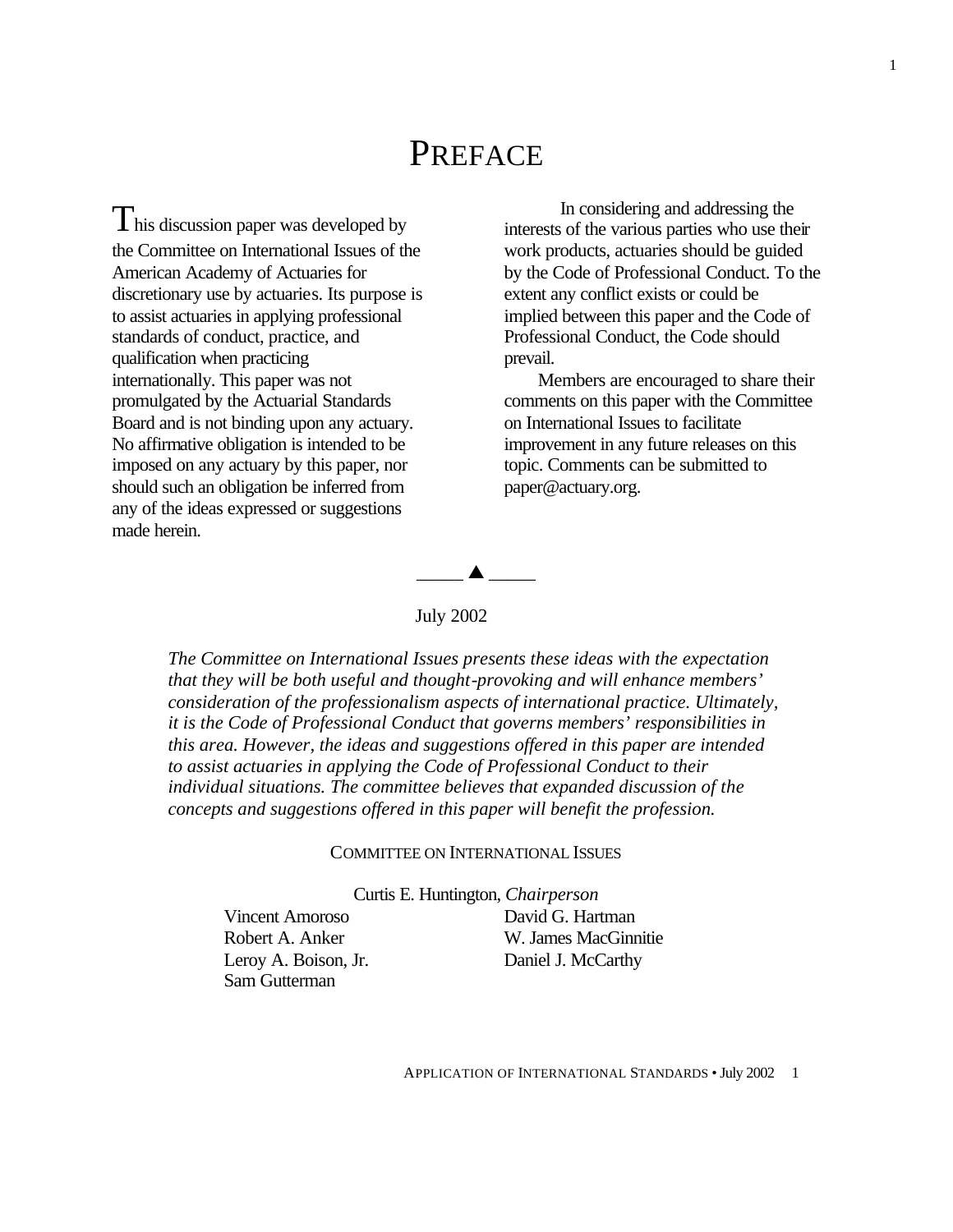## **BACKGROUND**

 $\mathbf{I}$  he industries to which actuaries provide professional services are becoming increasingly global. Financial service companies in the United States are venturing more frequently into foreign markets, making it necessary for the actuaries who provide professional services to them to practice not only under laws and professional standards applicable to their work in the U.S., but also under comparable requirements in other countries. Further, the evolution of multinational companies with offices and employees both here and abroad has created a need for actuaries whose work in the employee benefits area not only complies with the complex statutory requirements imposed by U.S. employee benefits laws, but also satisfies applicable laws and professional standards in the other countries in which their multinational principals operate.

Actuaries practicing internationally can encounter situations in which it is unclear what standards should be followed or even in which no local professional standards appear to exist. Increasingly, actuaries are seeking guidance on how to apply professional standards in the context of international practice. Further, there has been at least one instance in the recent past where an actuary practicing internationally was found by the local actuarial association to have breached applicable local standards. Accordingly, it was thought by the leadership of the American Academy of Actuaries (Academy) that members would find a discussion of

how to apply professional standards in the context of international practice to be helpful. Accordingly, the Academy's Council on Professionalism asked the Committee on International Issues (committee) to prepare a discussion paper for broad dissemination to the membership. The purpose of the paper would not be to impose mandatory requirements on actuaries, but to identify issues, enhance sensitivities, and assist actuaries in applying professional standards when practicing in an international setting.

This paper, therefore, is intended to be broadly shared among the membership of the Academy and its sister organizations. In preparing this discussion paper, the committee recognized that there is a range of opinion within the profession concerning the application of professional standards in various situations involving international practice. However, the committee believes that members can benefit from reading and considering the concepts and suggestions contained in this paper. The committee is not advocating any mandatory practices beyond those required by the Code of Professional Conduct.

By sharing the thoughts of several experienced actuaries, the committee encourages all actuaries who practice internationally to give appropriate consideration to how to maintain a high level of professionalism whenever they do so. Ultimately, however, each actuary must decide how to appropriately fulfill professional responsibilities in this area.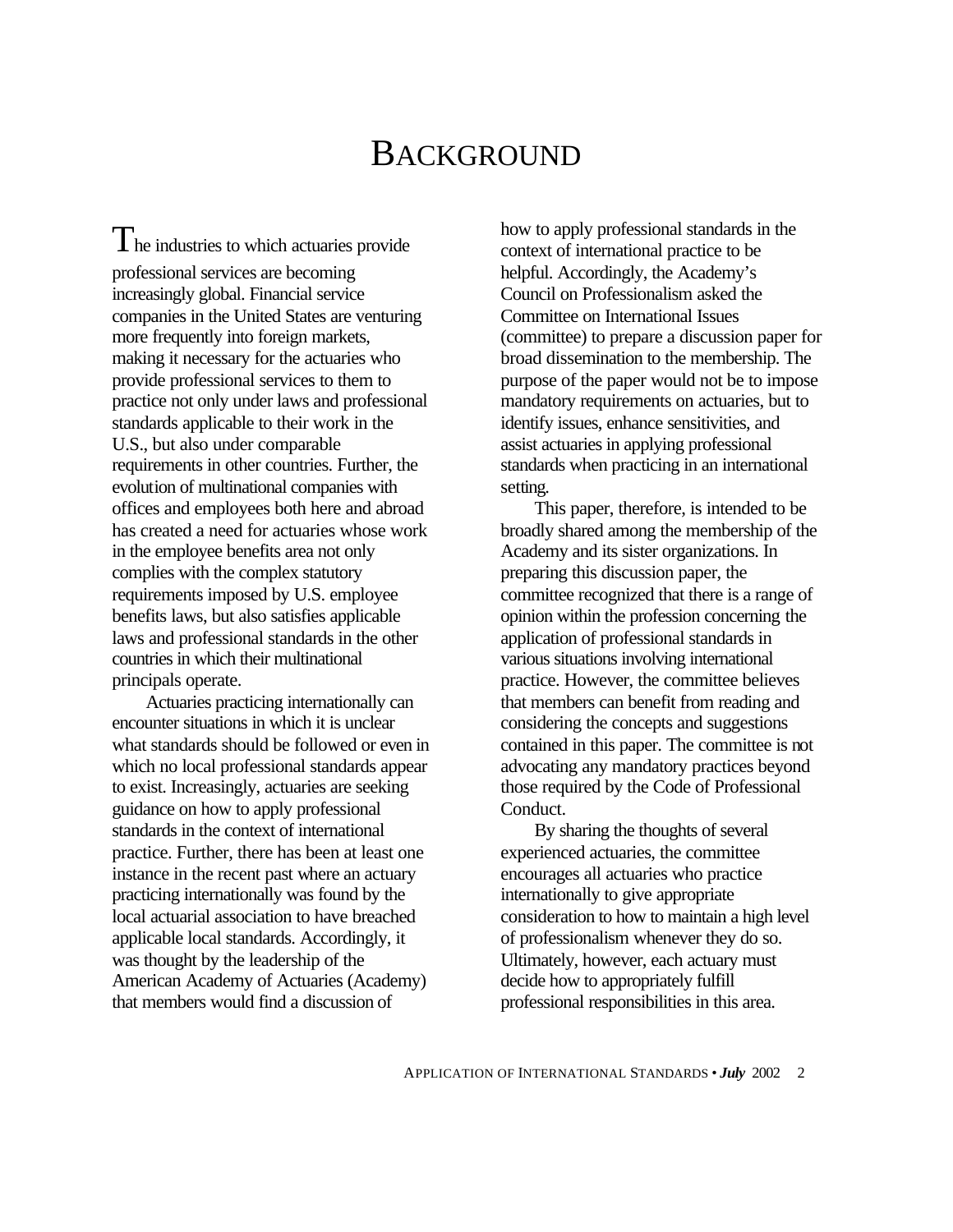# **Defining "International Practice"**

**B** efore an actuary can decide which jurisdiction's professional standards apply to a particular assignment, the actuary determines whether the work is truly "international" in nature, *i.e.*, whether the actuary is providing professional services across national borders.

Actuaries around the world typically take one of two approaches in determining whether their work on a particular assignment constitutes international practice. Some actuaries believe they engage in international practice only when their work calls for them to be physically present in a foreign jurisdiction. Others look to the *intended destination of the work product.* (The latter approach underlies the U.S.- Canada cross-border discipline agreement, discussed in greater depth below.)

The intended destination of the work product is a factual matter determined by a variety of facts and circumstances, such as:

- The domicile of the actuary's principal (*i.e.*, client or employer);
- The domicile(s) of the intended user(s) of the work product (*e.g.*, the principal or regulators);
- The location where the work was physically delivered;
- The location where the work was intended to be used;
- The jurisdiction whose laws and standards the actuary referred to in completing the work product; and
- The stated purpose of the work product.

In some instances, actuaries include in the work product a statement specifically

identifying the intended purpose of the work product, the location where the work product is intended to be used, and the jurisdiction whose laws and standards the actuary followed. Such statements can be particularly helpful to determine whether the actuary has engaged in international practice and to identify the professional standards with which the actuary should comply. However, if the facts and circumstances surrounding the development of the work product are not consistent with the actuary's statement (for example, if a U.S. actuary develops a work product for use and delivery in Canada, the actuary's principal is Canadian, and Canadian regulators are expected to rely upon the work, but the actuary states that the work was prepared exclusively for use in the United States), the accuracy of the actuary's statement may be questioned.

It can be particularly difficult to determine the intended destination of the work product when it is produced for a multinational corporation operating in several jurisdictions. The actuary may find it necessary to adapt such work products to comply with the requirements of each jurisdiction to the extent those requirements are inconsistent with each other. Alternatively, the actuary may wish to clearly identify the jurisdiction whose laws and professional standards the actuary intends to follow in completing the assignment and to disclose the extent to which the work product can be appropriately relied upon in other venues.

For the past several decades, it has been possible for principals and others to make paper copies of actuaries' work products and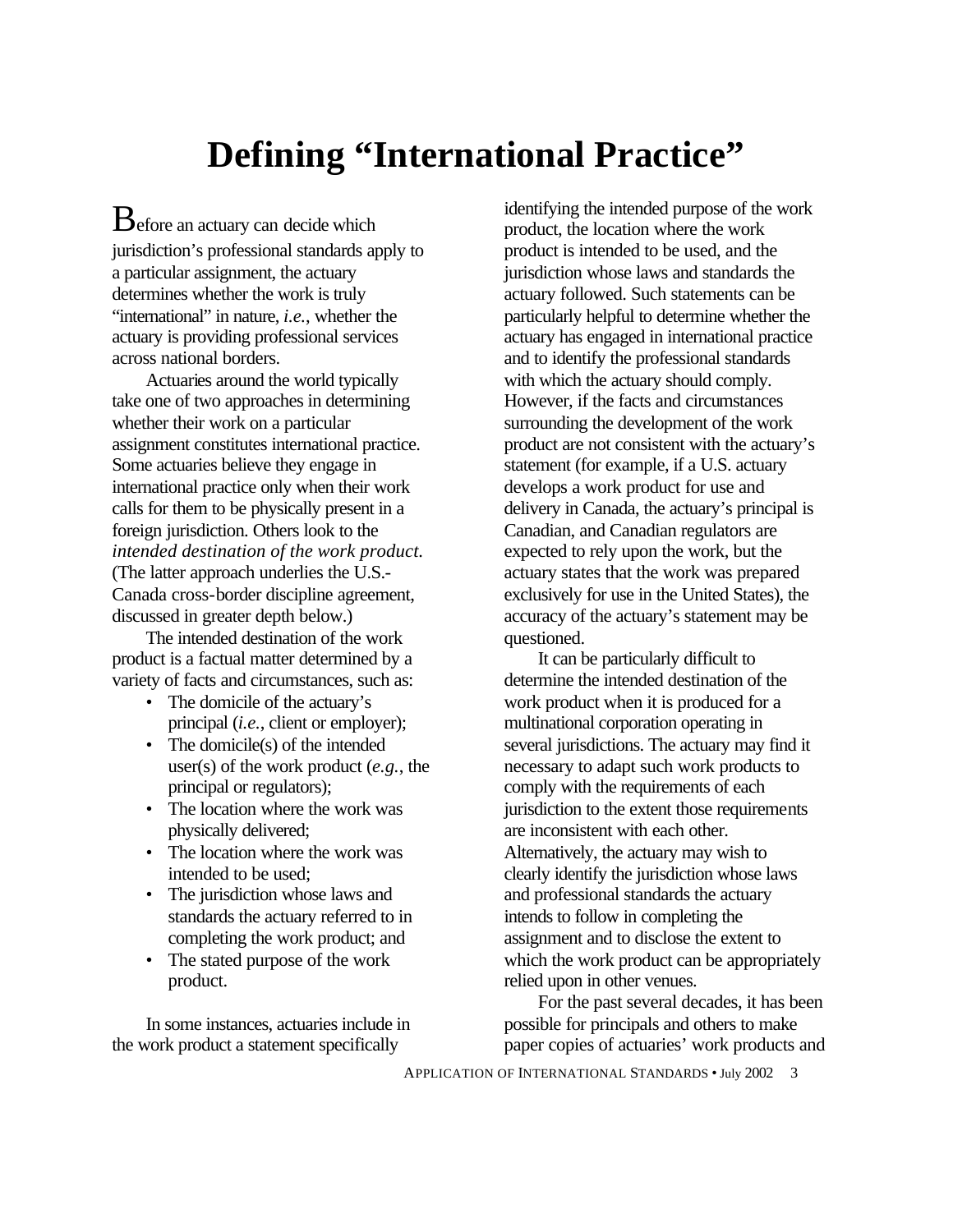ship them into other countries. However, the development of electronic communications systems (for example, e-mail) has made it particularly easy and inexpensive to transmit actuaries' work products across borders. An actuary who transmits a work product electronically can find it being forwarded into countries where the actuary never intended to practice. For this reason, actuaries may find it prudent to place

contractual limits on the use and distribution of their work to protect themselves from inadvertently practicing abroad. Actuaries may also wish to include in the work product itself an explicit statement identifying the jurisdiction(s) for which the work product is intended for use and indicating whether and to what extent the work product can appropriately be used in other venues.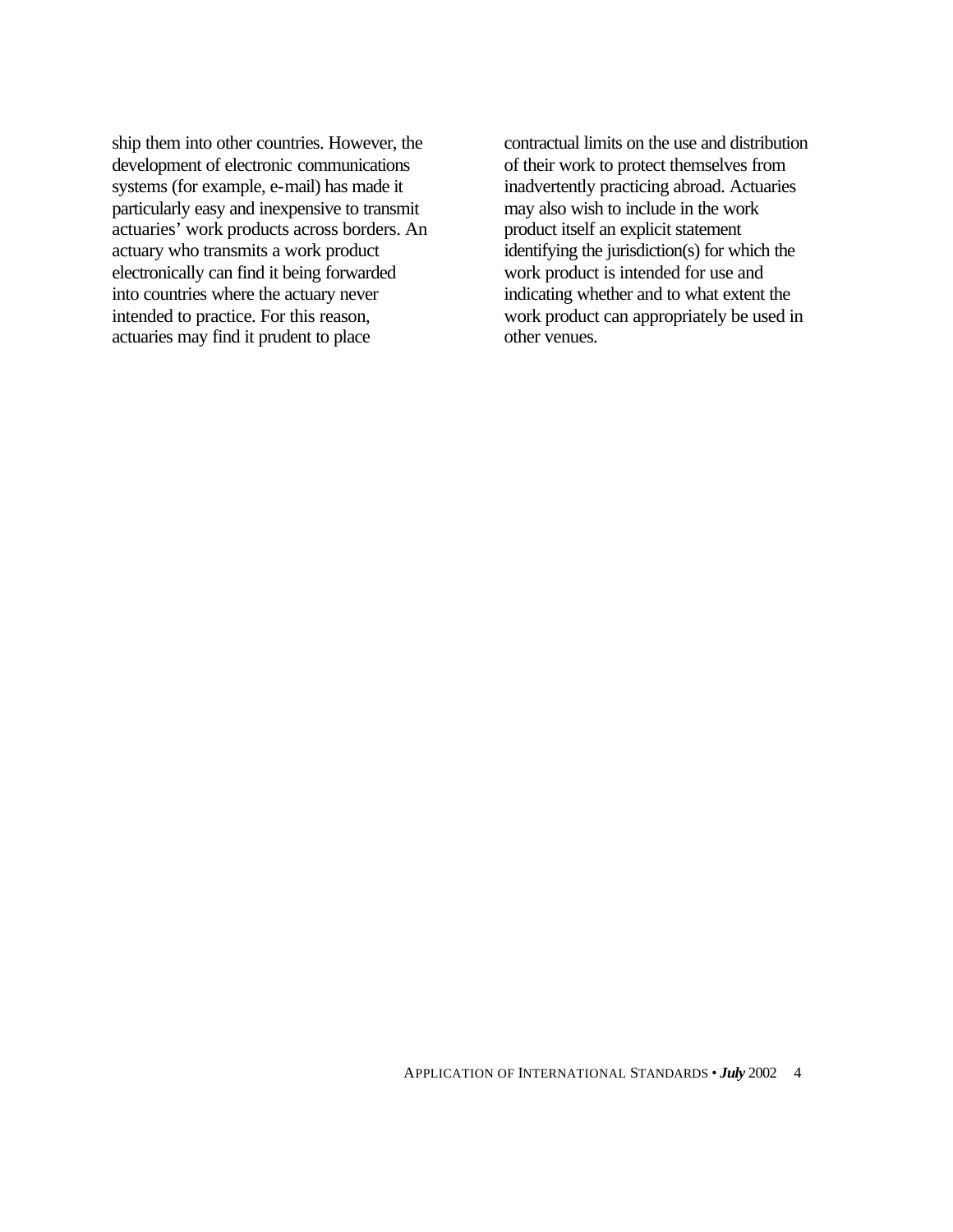## **The Code of Professional Conduct and International Practice**

The Code of Professional Conduct (Code) is the highest binding authority imposed upon members by the Academy, and members must comply with it or be subject to the profession's counseling and discipline process.

The Code was most recently amended effective January 1, 2001. The amendments were intended, among other things, to clarify that the Code's scope is not limited to U.S. practice. Rather, the Code is designed to apply wherever the actuary practices, whether exclusively in the United States or elsewhere in the world.

As discussed below, the Code requires, among other things, compliance with:

- Codes of professional conduct adopted by "recognized actuarial organizations" (*e.g.*, organizations that are full members of the International Actuarial Association [IAA]);
- Applicable local laws, regulations, and court decisions;
- Applicable actuarial standards of practice promulgated by recognized actuarial organizations; and
- Applicable qualification requirements promulgated by recognized actuarial organizations.

The IAA's accreditation requirements have created some uniformity among the profession's codes of professional conduct around the world because, to be a full member of the IAA, an actuarial organization must have adopted a code of professional conduct that "includes the

common principles of the code adopted by the Groupe Consultatif des Associations d'Actuaires des Pays des Communautés Européenne." The Groupe Consultatif code is very similar to the Academy's Code and, consequently, the Academy's Code is similar to the codes of other organizations that belong to the IAA.

However, in rare instances, an actuary may practice in a country where the code of the local actuarial organization appears to conflict with the Academy's Code. In such situations, actuaries typically take the first step of carefully analyzing the foreign code and the Academy's Code to confirm that they truly conflict. If it is possible to harmonize them, the actuary can comply with both. If the two codes truly conflict, however, actuaries typically find it prudent to comply with whichever code has the more rigorous requirements.

In some instances, a local code will simply differ in its requirements from the Academy's Code. In such cases, actuaries typically take one of several approaches. Some actuaries apply professional judgment and comply with the code that appears to make the most sense under the circumstances. Other actuaries comply with the local code on the theory that the obligation to comply with that code is specifically imposed by the Academy Code and, therefore, compliance with the local code amounts to compliance with the Academy Code. Other actuaries prefer to comply with the specific requirements of the Academy Code, reasoning that membership in the Academy imposes upon the actuary a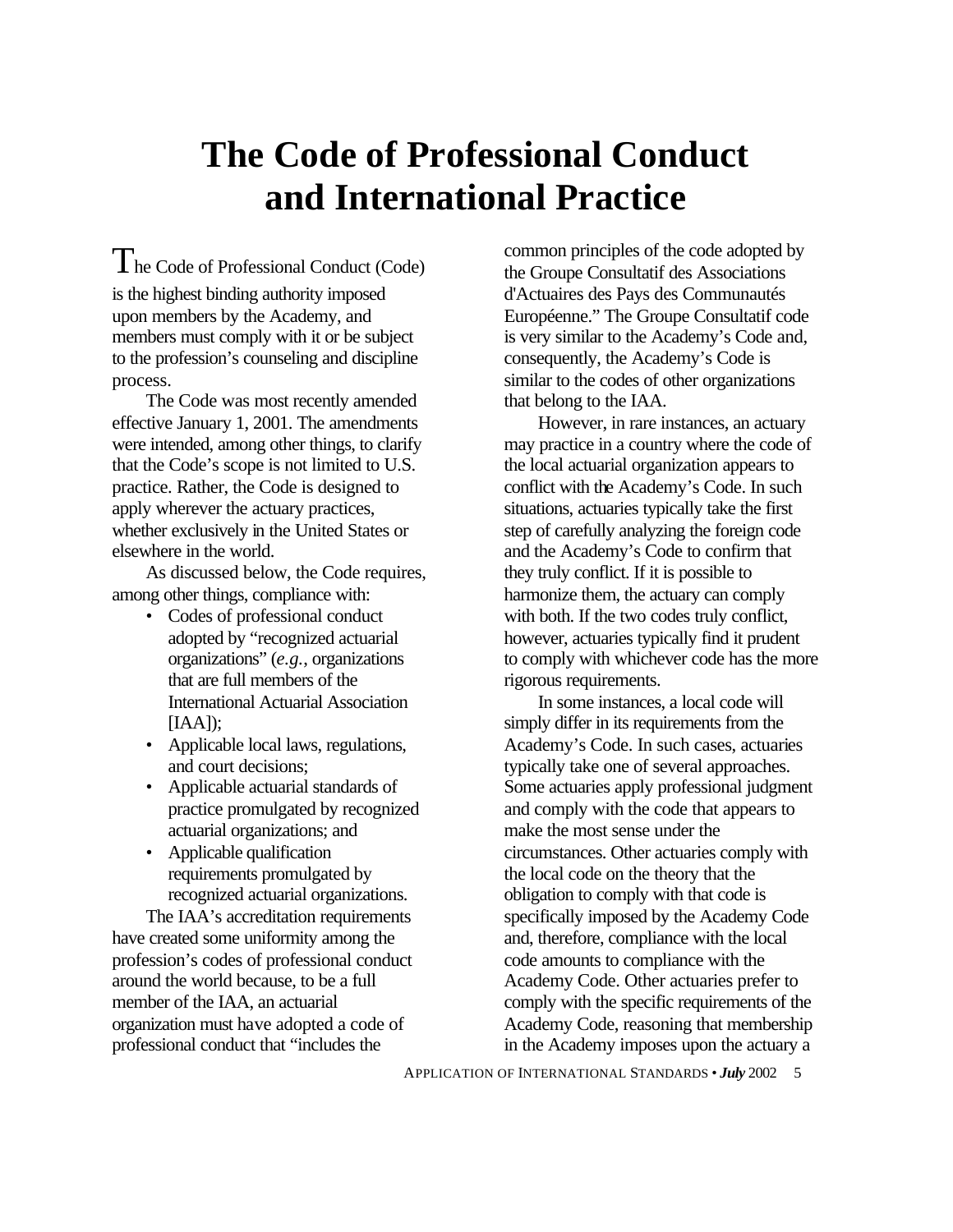duty to comply with the Academy Code that takes precedence over local requirements.

When an Academy member is faced with an apparent conflict between the requirements of a local code and the Academy's Code, the Actuarial Board for Counseling and Discipline (ABCD) can be a helpful source of confidential guidance to help resolve the conflict. When the actuary has resolved the conflict, the actuary will typically find it prudent to disclose, in the work product itself or in some other communication to the actuary's principal, which code the actuary decided to follow.

One aspect of the Code that is particularly relevant to international practice is the Code's requirement to secure translations of local codes of conduct as necessary. Lack of understanding of the language of the country in which the actuary practices is not an excuse for failure to comply with the requirements of the local code.

Another important aspect of the Code for purposes of international practice is

Precept 2's requirement that actuaries perform professional services only when they are qualified to do so by virtue of basic education, experience, and continuing education, and to comply with any local qualification requirements. In most countries, the local actuarial organizations have not promulgated published qualification requirements comparable to the *Qualification Standards for Prescribed Statements of Actuarial Opinion* adopted by the Academy. However, as the Code observes, the absence of such published standards does not relieve the actuary of the broad responsibility imposed by Precept 2 of the Code to practice only when qualified to do so. It can be particularly challenging to become qualified to practice in a foreign jurisdiction, and the actuary may find it necessary to obtain additional basic education (either by examination, work study, or university education), experience, or continuing education to comply fully with this requirement.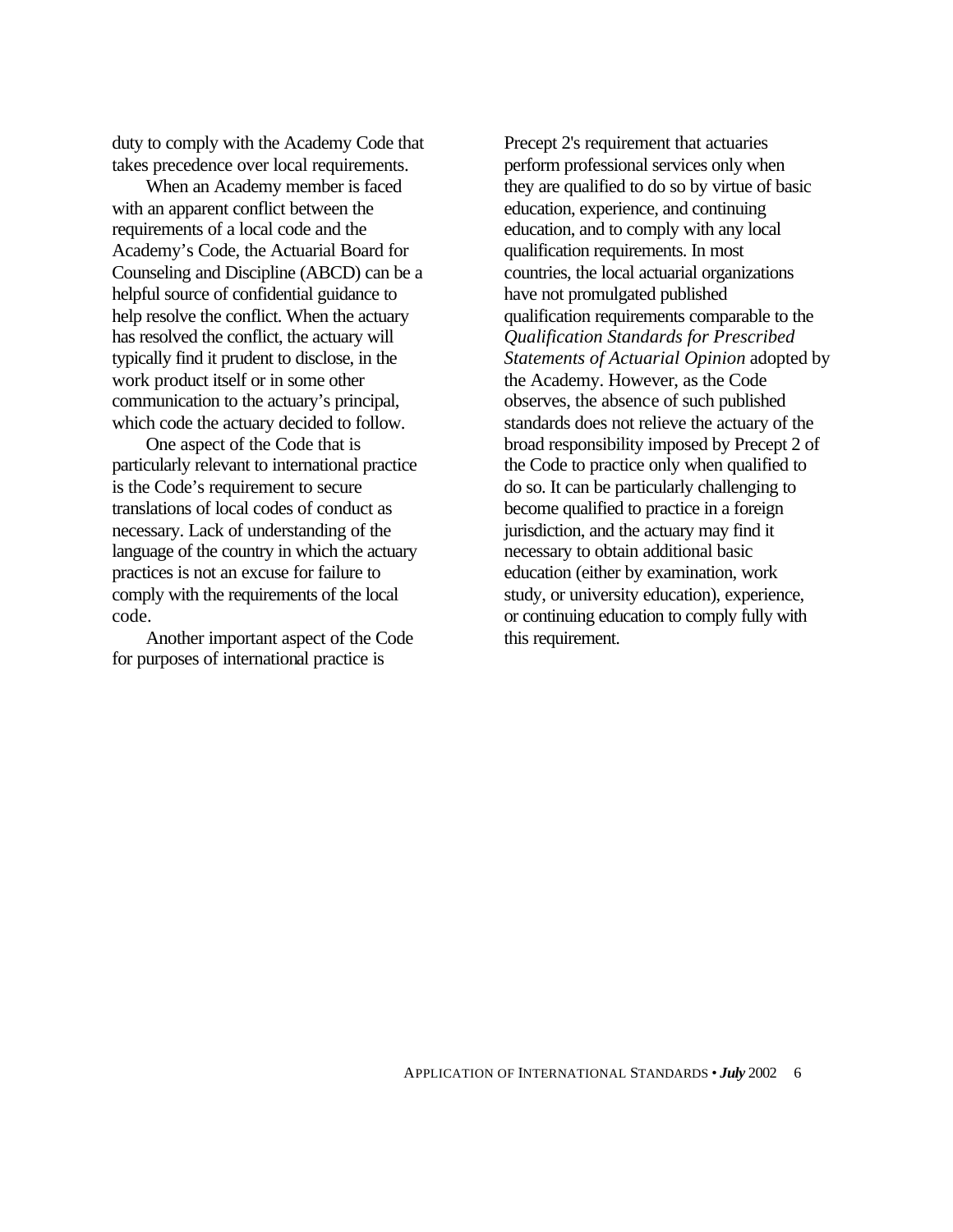## **Compliance with Local Law**

The Code requires actuaries to comply with the law in any jurisdiction in which they practice. Again, the Code requires actuaries to obtain translations of local laws as necessary. As with local codes of professional conduct, failure to understand local laws does not excuse an actuary's failure to comply.

Local laws typically address several issues that can be relevant to actuaries' international practice. First are laws governing immigration, temporary entry, and eligibility to work in a country. Many countries (including the United States) have laws that limit the right of foreign nationals to provide professional services within their borders. Actuaries should comply with those laws and should not simply presume the right to enter a country and perform professional services there. (The North American actuarial profession has filed an application to add actuaries to the list of professions eligible for facilitated crossborder temporary entry under the North American Free Trade Agreement. As of the writing of this discussion paper, the application was still pending.)

Second, many jurisdictions have licensing requirements or other restrictions on the right of any professional to perform professional services. For example, some countries require any foreign professional practicing within their borders to have a local partner. In other countries, professionals must be licensed by the government to practice at all or to perform certain professional functions. For example, in the United States, contributions to defined benefit pension plans that qualify for

preferred tax treatment under the Employee Retirement Income Security Act (ERISA) can only be certified by an enrolled actuary who has been licensed by the federal government. Again, actuaries should not perform professional services without first meeting local licensing requirements.

Third, actuaries are required to comply with local laws governing the substance of their work. Just as ERISA governs pension practice and state laws govern insurance practice in the United States, laws in foreign jurisdictions where actuaries practice will govern the actuaries' work. The Code recognizes the importance of compliance with law wherever an actuary practices, and requires the actuary to obtain translations of local laws as appropriate. The actuary may also find it prudent to retain local legal counsel to address any questions arising out of local laws.

Fourth, nearly every jurisdiction has laws and regulations governing the operation of businesses. Laws addressing personnel matters, taxes, commercial issues (*e.g.*, contracts, banking, incorporation), and environmental concerns typically exist, and may vary considerably between jurisdictions. For this reason, actuaries may find it prudent to obtain guidance from local legal counsel when practicing internationally, and to disclose reliance on local counsel's advice in their work product or another appropriate communication to their principal.

Although not necessarily codified in law, local business customs and practices have developed in most jurisdictions, and lack of familiarity with them may put the foreign actuary at a significant disadvantage.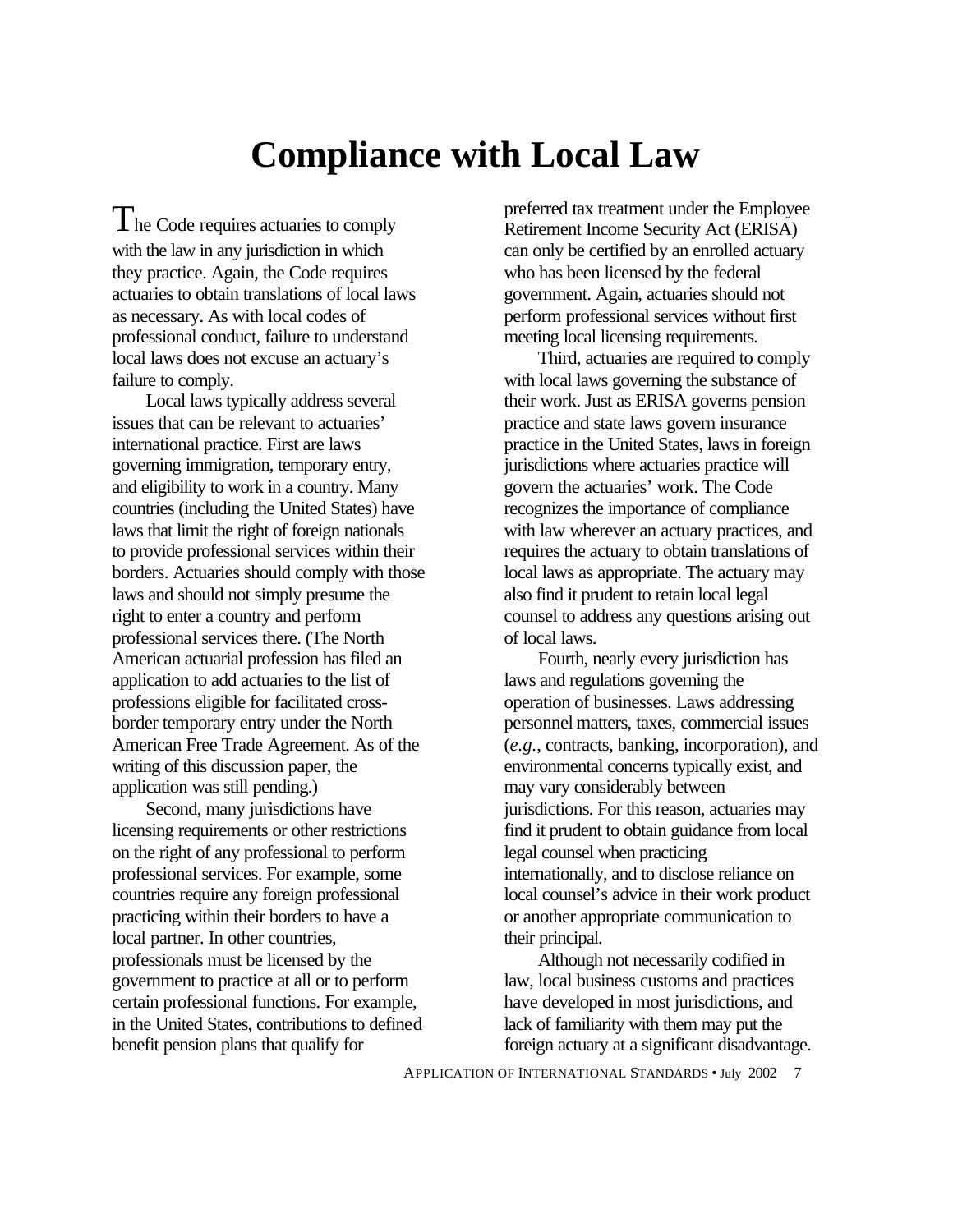Consequently, it is also usually prudent to become familiar with and conform to local business customs. It may also be beneficial for the actuary to become a member of any local actuarial organization, both as a means to become familiar with local customs and to gain more ready access to the local organization's professional standards of conduct, practice, and qualification.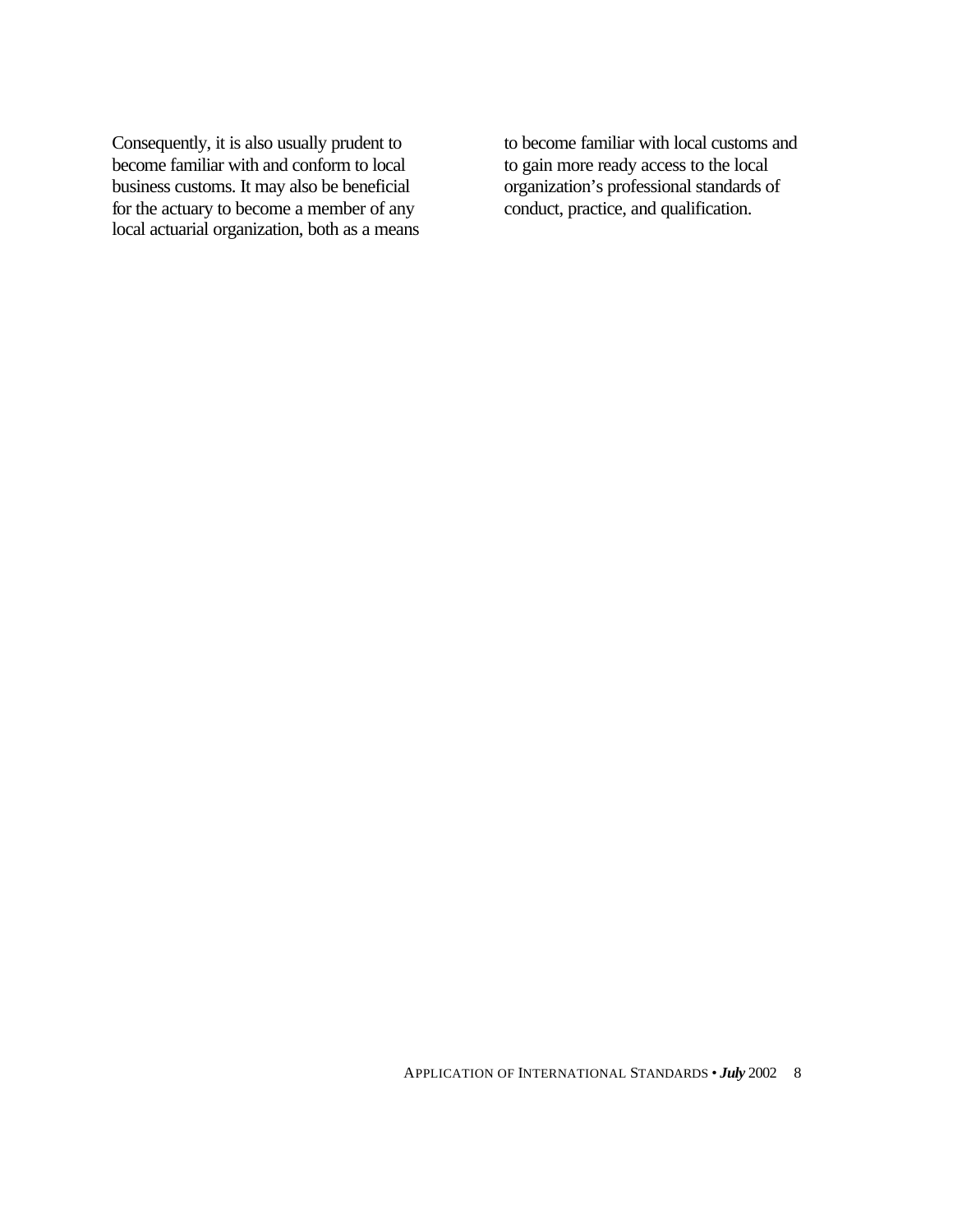## **Compliance with Local Actuarial Standards of Practice**

 $P_{\text{recent 3 of the Code requires the actuary}$ to comply with any actuarial standards of practice promulgated by a recognized actuarial organization in the jurisdiction where the actuary performs professional services. The IAA requires its member associations to either have or commit to establishing a process for adopting recommended actuarial standards of practice. Consequently, there is an increasing likelihood that actuarial standards of practice will exist in foreign jurisdictions where U.S. actuaries practice.

However, where no such local actuarial standards of practice exist, it may be helpful to reference the standards of other countries. Although actuarial standards of practice typically are nation-specific (*i.e.*, written with reference to the laws and professional practices of the jurisdiction in which they were developed), they can often be adapted to support practice elsewhere. Academy members have access to the actuarial standards of practice (ASOPs) promulgated by the Actuarial Standards Board, and may find it helpful to use the ASOPs in jurisdictions where no applicable actuarial standards of practice have been adopted, adjusting the ASOPs as necessary to accommodate the laws and business practices of those jurisdictions.

Before using the ASOPs in foreign jurisdictions, however, Academy members may also wish to consider using actuarial standards of practice promulgated in other countries (for example, standards from Canada or the United Kingdom) if it appears

that those standards would be better suited for use in particular jurisdictions. As an example, depending on the assignment, Academy members practicing in the Caribbean might choose to use the actuarial standards of practice promulgated by the Institute of Actuaries, considering them better suited to local practice than the ASOPs. Other Academy members might prefer to use the ASOPs because they are more familiar and comfortable with the ASOPs' requirements.

In some instances, actuarial standards of practice promulgated in various countries might take conflicting approaches. Thus, for example, one set of standards might require cash flow testing in a situation where another set would permit the actuary to exercise professional judgment in determining whether to conduct cash flow testing or not. In such a case, actuaries typically would apply professional judgment in deciding which standard to use, taking into account generally accepted practice in the host country. The actuary also would usually find it prudent to explicitly disclose in the actuarial work product or other appropriate communication to the principal which actuarial standards of practice the actuary selected and how the actuary complied with them.

If the actuary is working under international accounting standards promulgated by the International Accounting Standards Board (IASB), there may be another set of actuarial standards of practice for the actuary to consider. The IAA is currently working on a series of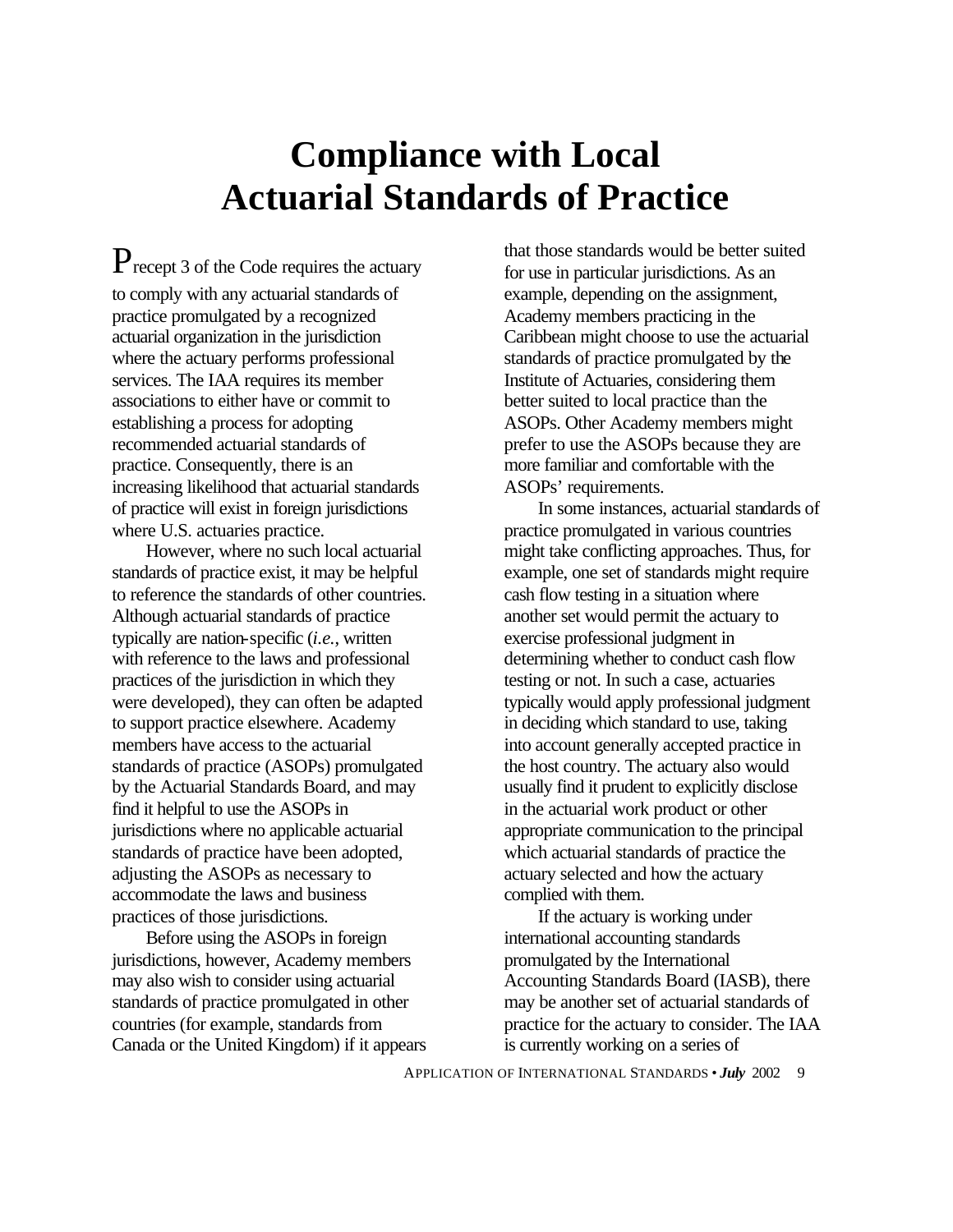international actuarial standards of practice that are intended for actuaries to use in conjunction with the IASB's international accounting standards. Again, when using the IAA's standards, the actuary is usually

prudent to disclose that use in the actuarial work product or other appropriate communication.